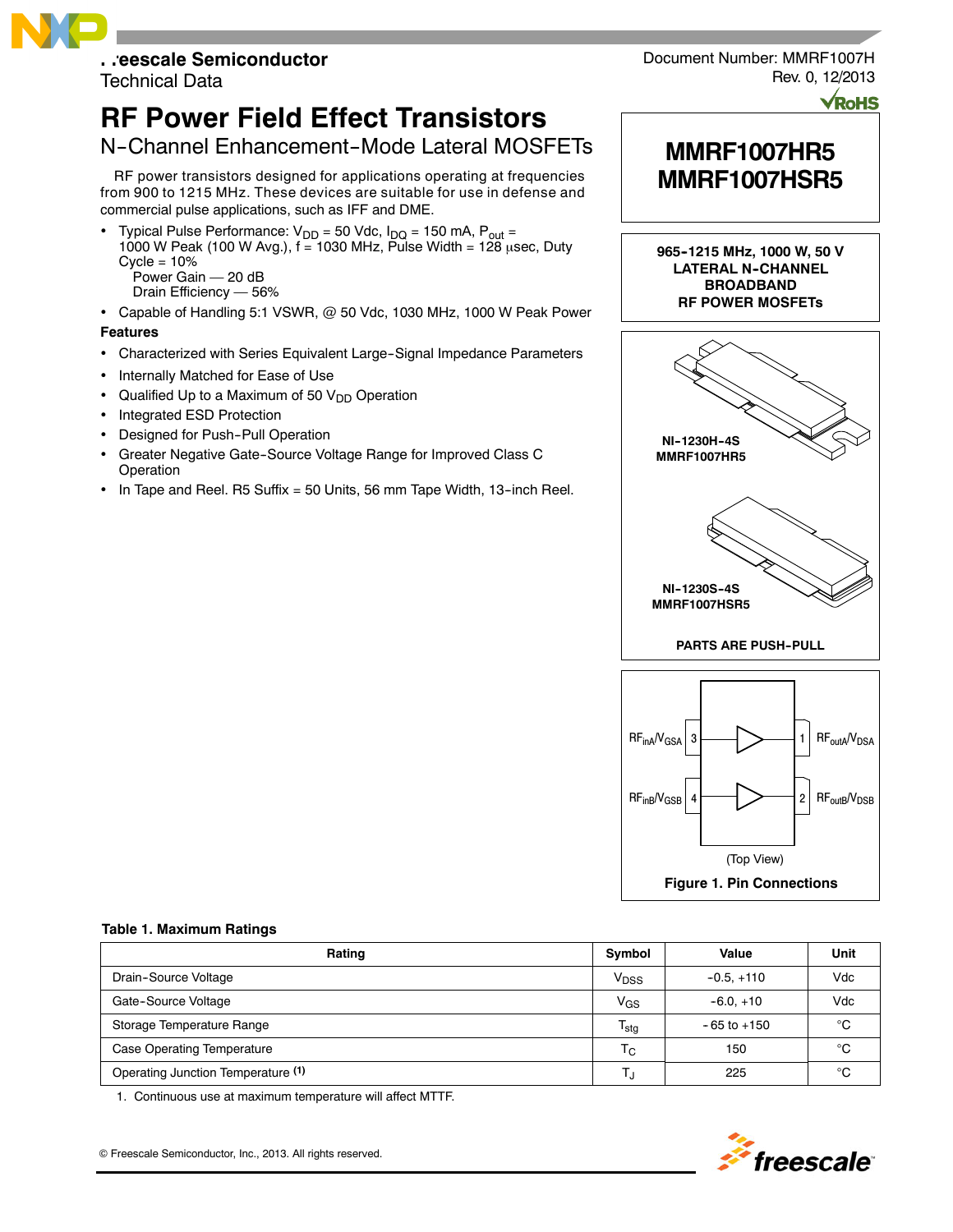

#### **Table 2. Thermal Characteristics**

| <b>Characteristic</b>                                                                                                                                                         |        | Symbol          |     | Value $(1)$  | Unit          |
|-------------------------------------------------------------------------------------------------------------------------------------------------------------------------------|--------|-----------------|-----|--------------|---------------|
| Thermal Resistance, Junction to Case                                                                                                                                          |        | $Z_{\theta,IC}$ |     |              | $\degree$ C/W |
| Case Temperature 67°C, 1000 W Peak, 128 usec Pulse Width, 10% Duty Cycle,                                                                                                     |        |                 |     | 0.02         |               |
| 50 Vdc, $I_{\text{DO}} = 150 \text{ mA}$                                                                                                                                      |        |                 |     | 0.07         |               |
| Case Temperature 62°C, Mode-S Pulse Train, 80 Pulses of 32 usec On, 18 usec<br>Off, Repeated Every 40 msec, 6.4% Overall Duty Cycle, 50 Vdc, $I_{\text{DO}} = 150 \text{ mA}$ |        |                 |     |              |               |
| <b>Table 3. ESD Protection Characteristics</b>                                                                                                                                |        |                 |     |              |               |
| <b>Test Methodology</b>                                                                                                                                                       |        |                 |     | <b>Class</b> |               |
| Human Body Model (per JESD22-A114)                                                                                                                                            |        | 1B              |     |              |               |
| Machine Model (per EIA/JESD22-A115)                                                                                                                                           |        | в               |     |              |               |
| Charge Device Model (per JESD22-C101)                                                                                                                                         |        | IV              |     |              |               |
| <b>Table 4. Electrical Characteristics</b> $(T_A = 25^\circ C \text{ unless otherwise noted})$                                                                                |        |                 |     |              |               |
| <b>Characteristic</b>                                                                                                                                                         | Symbol | Min             | Typ | Max          | Unit          |
| $\sim$<br>----<br>                                                                                                                                                            |        |                 |     |              |               |

| Off Characteristics (2)                                                           |                  |     |  |     |      |
|-----------------------------------------------------------------------------------|------------------|-----|--|-----|------|
| Gate-Source Leakage Current<br>$(V_{GS} = 5$ Vdc, $V_{DS} = 0$ Vdc)               | <sup>I</sup> GSS |     |  | 10  | uAdc |
| Drain-Source Breakdown Voltage<br>$(V_{GS} = 0$ Vdc, $I_D = 165$ mA)              | $V_{(BR)DSS}$    | 110 |  |     | Vdc  |
| Zero Gate Voltage Drain Leakage Current<br>$(V_{DS} = 50$ Vdc, $V_{GS} = 0$ Vdc)  | <b>IDSS</b>      |     |  | 10  | uAdc |
| Zero Gate Voltage Drain Leakage Current<br>$(V_{DS} = 100$ Vdc, $V_{GS} = 0$ Vdc) | <b>IDSS</b>      |     |  | 100 | uAdc |

| <b>On Characteristics</b>                                                                        |                                          |     |      |     |     |
|--------------------------------------------------------------------------------------------------|------------------------------------------|-----|------|-----|-----|
| Gate Threshold Voltage (2)<br>$(V_{DS} = 10$ Vdc, $I_D = 1000$ $\mu$ Adc)                        | $V_{GS(th)}$                             | 0.9 | 1.6  | 2.4 | Vdc |
| Gate Quiescent Voltage (3)<br>$(V_{DD} = 50$ Vdc, $I_D = 150$ mAdc, Measured in Functional Test) | $V_{GS(Q)}$                              | 1.5 | 2.2  |     | Vdc |
| Drain-Source On-Voltage (2)<br>$(V_{GS} = 10$ Vdc, $I_D = 2.7$ Adc)                              | $\mathsf{V}_{\mathsf{DS}( \mathsf{on})}$ |     | 0.15 |     | Vdc |

#### **Dynamic Characteristics (2)**

| Reverse Transfer Capacitance<br>$(V_{DS} = 50$ Vdc $\pm$ 30 mV(rms)ac @ 1 MHz, $V_{GS} = 0$ Vdc) | $\mathsf{v}_{\mathsf{rss}}$     |  | 1.27 |  | рF |
|--------------------------------------------------------------------------------------------------|---------------------------------|--|------|--|----|
| <b>Output Capacitance</b><br>$(V_{DS} = 50$ Vdc $\pm$ 30 mV(rms)ac @ 1 MHz, $V_{GS} = 0$ Vdc)    | $\mathord{\cup_{\mathsf{OSS}}}$ |  | 86.7 |  | рF |
| Input Capacitance<br>$(V_{DS} = 50$ Vdc, $V_{GS} = 0$ Vdc $\pm$ 30 mV(rms) ac @ 1 MHz)           | $\mathrm{C_{iss}}$              |  | 539  |  | рF |

Functional Tests <sup>(3)</sup> (In Freescale Test Fixture, 50 ohm system) V<sub>DD</sub> = 50 Vdc, I<sub>DQ</sub> = 150 mA, P<sub>out</sub> = 1000 W Peak (100 W Avg.),  $f = 1030$  MHz, 128 usec Pulse Width, 10% Duty Cycle

| Power Gain        | $\mathsf{u}_{\mathsf{ps}}$ | $\overline{ }$<br>ıУ | 20    | 22 | dB |
|-------------------|----------------------------|----------------------|-------|----|----|
| Drain Efficiency  | ηD                         | 54                   | 56    |    | %  |
| Input Return Loss | IRL                        | $\qquad \qquad$      | $-23$ | -9 | dB |

1. Refer to AN1955, *Thermal Measurement Methodology of RF Power Amplifiers.* Go to http://www.freescale.com/rf. Select Documentation/Application Notes - AN1955.

2. Each side of device measured separately.

3. Measurement made with device in push--pull configuration. (continued)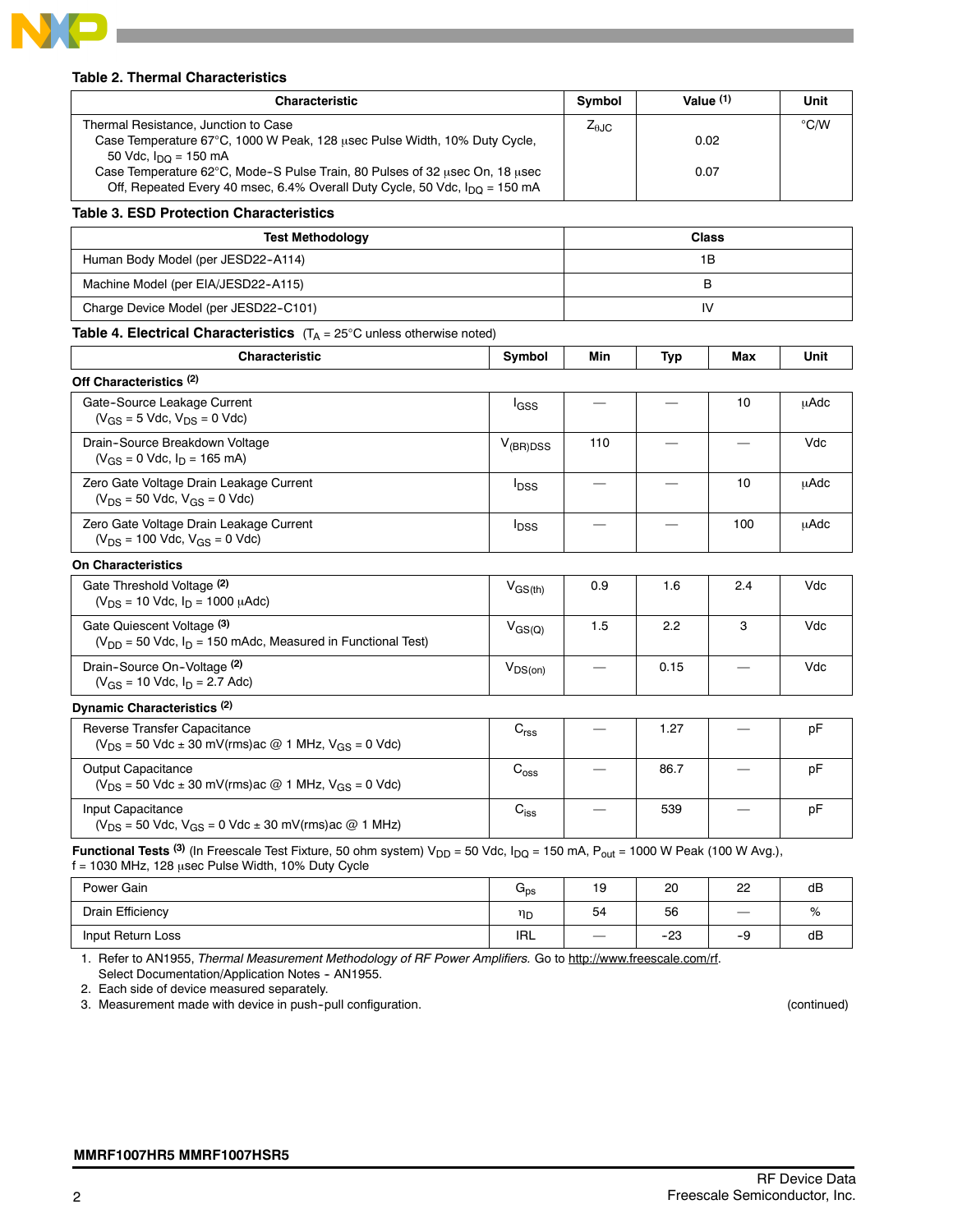

# **Table 4. Electrical Characteristics** (T<sub>A</sub> = 25°C unless otherwise noted) (continued)

| <b>Characteristic</b>                                                                                                                                                                                                                                                                                   | Symbol           | Min | Typ  | Max | Unit |  |
|---------------------------------------------------------------------------------------------------------------------------------------------------------------------------------------------------------------------------------------------------------------------------------------------------------|------------------|-----|------|-----|------|--|
| Typical Performance — 1030 MHz (In Freescale 1030 MHz Test Fixture, 50 ohm system) $V_{DD}$ = 50 Vdc, I <sub>DQ</sub> = 150 mA, P <sub>out</sub> = 1000 W Peak<br>(100 W Avg.), f = 1030 MHz, Mode-S Pulse Train, 80 Pulses of 32 μsec On, 18 μsec Off, Repeated Every 40 msec, 6.4% Overall Duty Cycle |                  |     |      |     |      |  |
| Power Gain                                                                                                                                                                                                                                                                                              | $G_{DS}$         |     | 19.8 |     | dB   |  |
| Drain Efficiency                                                                                                                                                                                                                                                                                        | ηD               |     | 59.0 |     | %    |  |
| <b>Burst Droop</b>                                                                                                                                                                                                                                                                                      | $BD_{\text{ro}}$ |     | 0.21 |     | dB   |  |
| <b>Typical Performance — 1090 MHz</b> (In Freescale 1090 MHz Test Fixture, 50 ohm system) $V_{DD}$ = 50 Vdc, $I_{DO}$ = 150 mA, P <sub>out</sub> = 1000 W Peak<br>(100 W Avg.), f = 1090 MHz, 128 usec Pulse Width, 10% Duty Cycle                                                                      |                  |     |      |     |      |  |
| Power Gain                                                                                                                                                                                                                                                                                              | $G_{DS}$         |     | 21.4 |     | dB   |  |
| Drain Efficiency                                                                                                                                                                                                                                                                                        | ηD               |     | 56.3 |     | %    |  |

Input Return Loss IRL *—* --25.3 *—* dB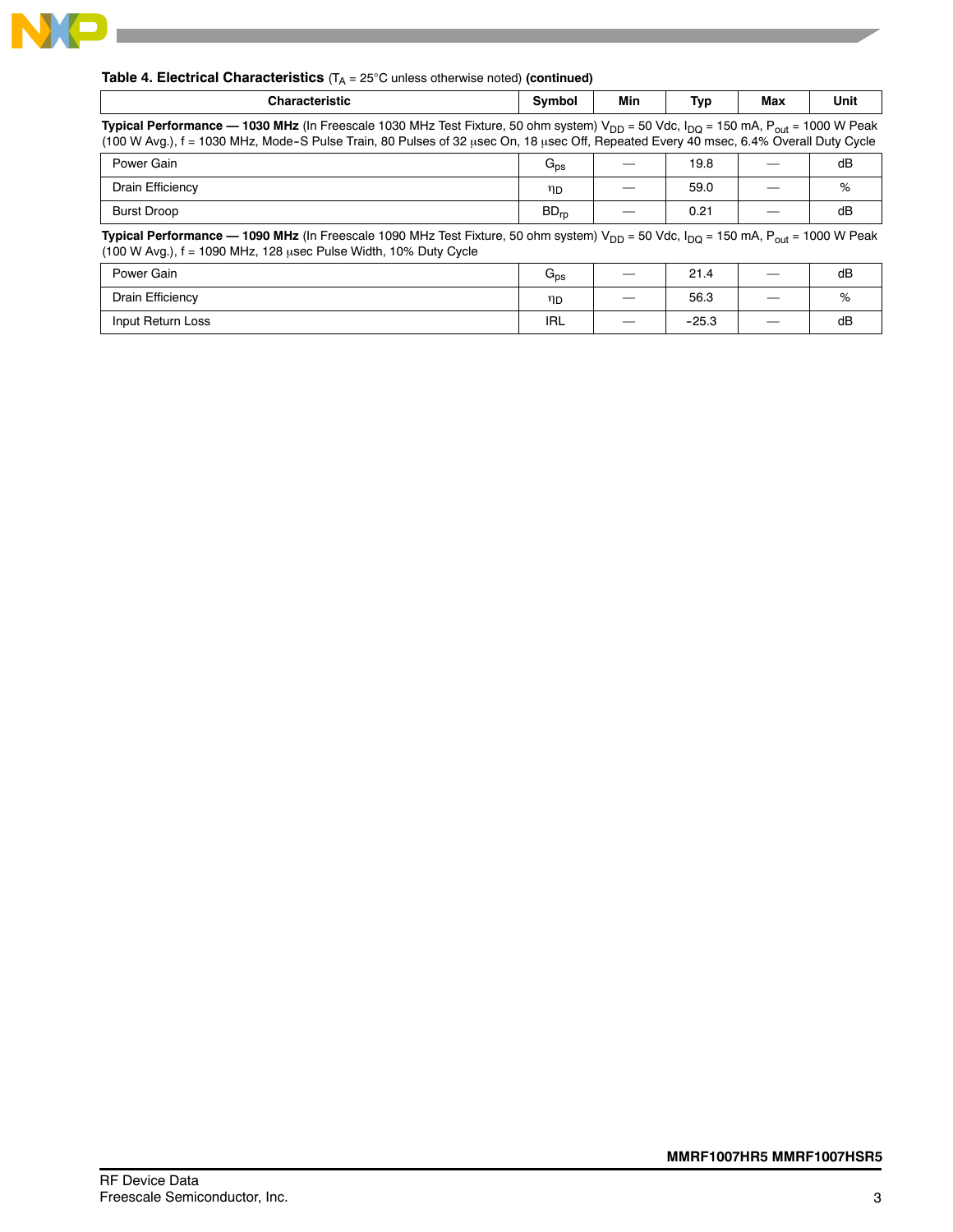



#### **Figure 2. MMRF1007HR5(HSR5) Test Circuit Schematic**

| Part                                                                                    | <b>Description</b>                   | <b>Manufacturer</b>  | <b>Part Number</b> |
|-----------------------------------------------------------------------------------------|--------------------------------------|----------------------|--------------------|
| Balun 1, 2                                                                              | <b>Balun Anaren</b>                  | 3A412                | Anaren             |
| C <sub>1</sub> . C <sub>5</sub>                                                         | 22 µF, 25 V Tantalum Capacitors      | TPSD226M025R         | <b>AVX</b>         |
| C <sub>2</sub> , C <sub>6</sub>                                                         | 2.2 µF, 50 V Chip Capacitors         | C1825C225J5RAC       | Kemet              |
| C <sub>3</sub> , C <sub>7</sub>                                                         | 0.22 µF, 100 V Chip Capacitors       | C1210C224K1RAC       | Kemet              |
| C4, C8, C17, C18, C19,<br>C <sub>20</sub> , C <sub>21</sub> , C <sub>25</sub>           | 36 pF Chip Capacitors                | ATC100B360JT500XT    | <b>ATC</b>         |
| C9                                                                                      | 1.0 pF Chip Capacitor                | ATC100B1R0CT500XT    | <b>ATC</b>         |
| C12, C16                                                                                | 0.8-8.0 pF Variable Capacitors       | 27291SL              | Johanson           |
| C <sub>10</sub> , C <sub>11</sub> , C <sub>13</sub> , C <sub>14</sub> , C <sub>15</sub> | 5.1 pF Chip Capacitors               | ATC100B5R1CT500XT    | ATC                |
| C <sub>22</sub> , C <sub>26</sub>                                                       | 0.022 µF, 100 V Chip Capacitors      | C1825C223K1GAC       | Kemet              |
| C23, C24, C27, C28                                                                      | 470 µF, 63 V Electrolytic Capacitors | MCGPR63V477M13X26-RH | Multicomp          |
| L1, L2                                                                                  | Inductors 3 Turn                     | GA3094-AL            | Coilcraft          |
| R <sub>1</sub> , R <sub>2</sub>                                                         | 1000 $\Omega$ , 1/3 W Chip Resistors | CRCW12101001FKEA     | Vishay             |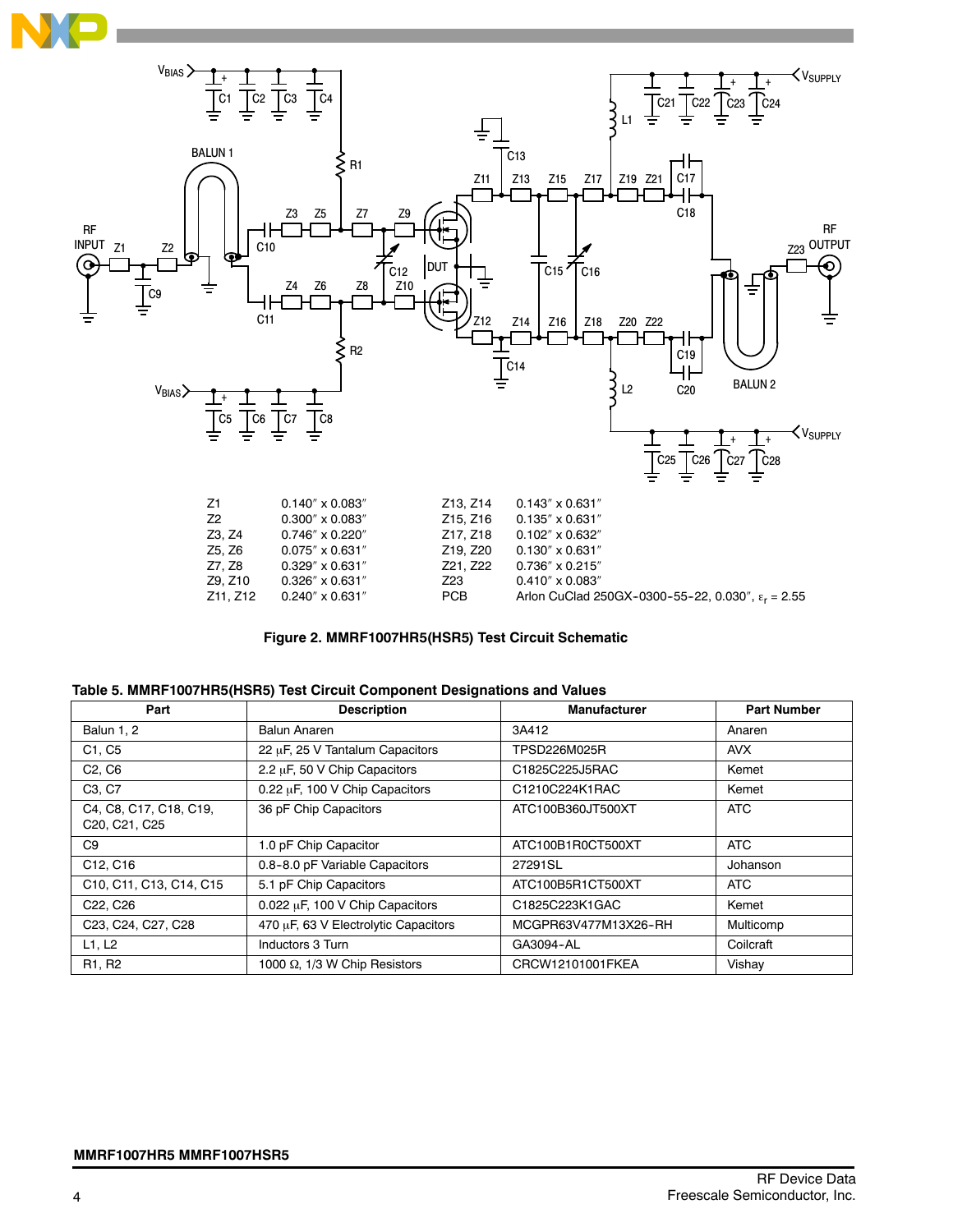



**Figure 3. MMRF1007HR5(HSR5) Test Circuit Component Layout**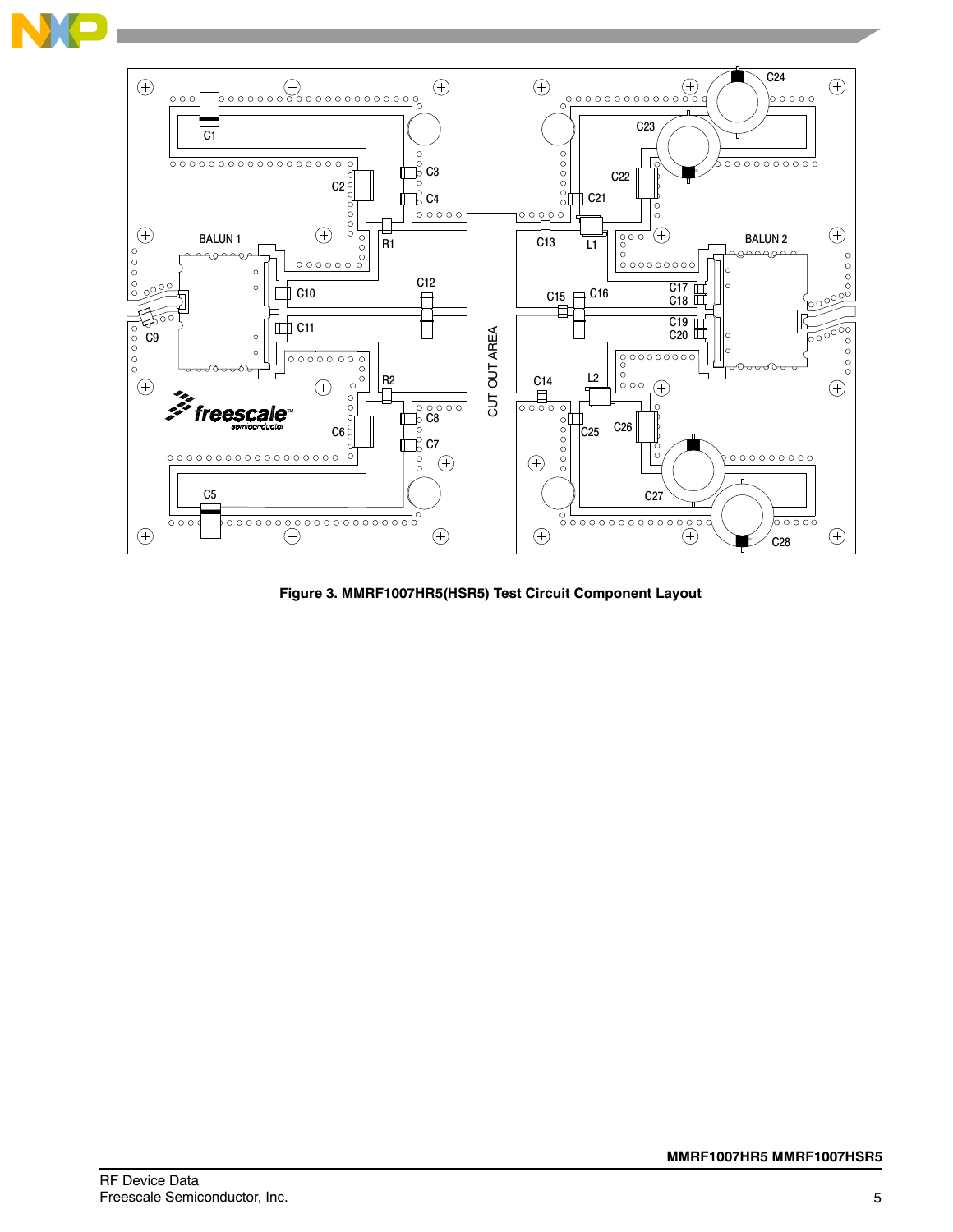# **TYPICAL CHARACTERISTICS**













![](_page_5_Figure_7.jpeg)

![](_page_5_Figure_8.jpeg)

![](_page_5_Figure_9.jpeg)

**Figure 7. Power Gain versus Output Power**

![](_page_5_Figure_11.jpeg)

**Figure 9. Output Power versus Input Power**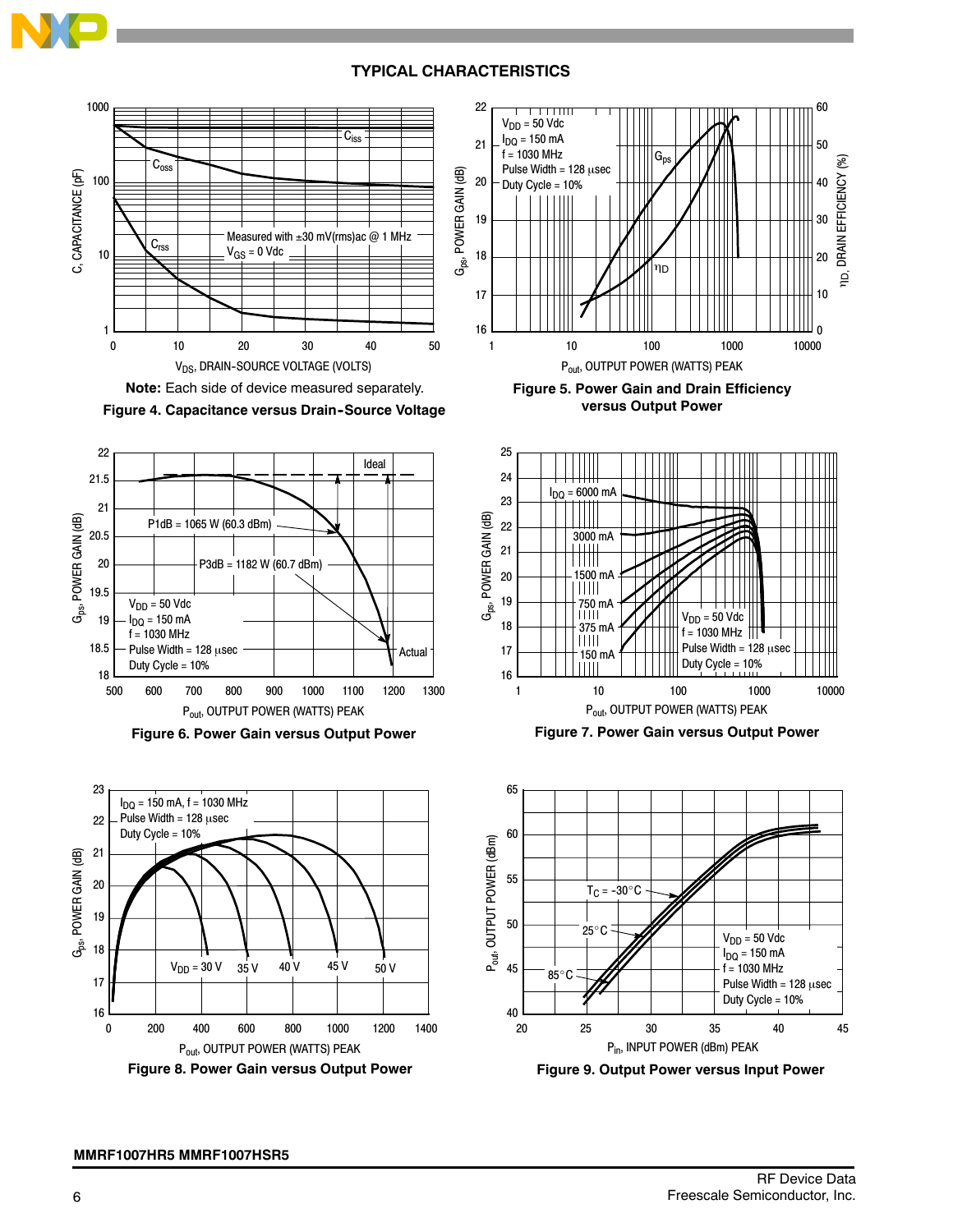![](_page_6_Picture_0.jpeg)

![](_page_6_Figure_1.jpeg)

![](_page_6_Figure_2.jpeg)

![](_page_6_Figure_3.jpeg)

This above graph displays calculated MTTF in hours when the device is operated at  $V_{DD} = 50$  Vdc,  $P_{out} = 1000$  W Peak, Pulse Width = 128  $\mu$ sec, Duty Cycle = 10%, and  $\eta_D = 56\%$ .

MTTF calculator available at http://www.freescale.com/rf. Select Software & Tools/Development Tools/Calculators to access MTTF calculators by product.

#### **Figure 11. MTTF versus Junction Temperature -- 128 sec, 10% Duty Cycle**

![](_page_6_Figure_7.jpeg)

This above graph displays calculated MTTF in hours when the device is operated at  $V_{DD}$  = 50 Vdc,  $P_{out}$  = 1000 W Peak, Mode-S Pulse Train, Pulse Width = 32  $\mu$ sec, Duty Cycle = 6.4%, and  $\eta_D$  = 59%.

MTTF calculator available at http://www.freescale.com/rf. Select Software & Tools/Development Tools/Calculators to access MTTF calculators by product.

**Figure 12. MTTF versus Junction Temperature -- Mode--S**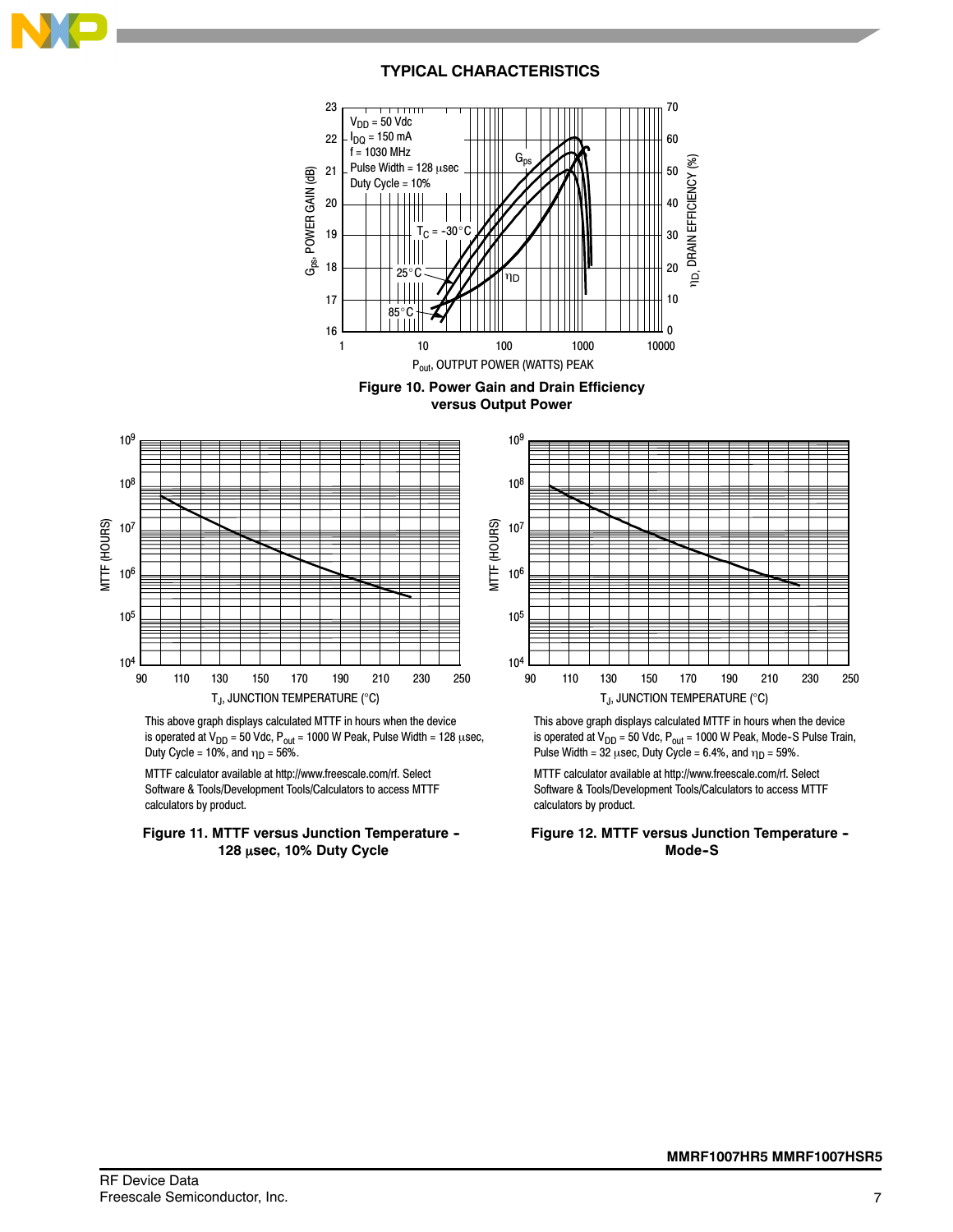![](_page_7_Figure_0.jpeg)

 $V_{DD}$  = 50 Vdc,  $I_{DQ}$  = 150 mA,  $P_{out}$  = 1000 W Peak

| <b>MHz</b> | ∠ <sub>source</sub> | $Z_{load}$<br>Ω |
|------------|---------------------|-----------------|
| 1030       | $3.93 + j0.09$      | $1.54 + j1.42$  |

 $Z_{\text{source}}$  = Test circuit impedance as measured from gate to gate, balanced configuration.

![](_page_7_Figure_4.jpeg)

![](_page_7_Figure_5.jpeg)

**Figure 13. Series Equivalent Source and Load Impedance**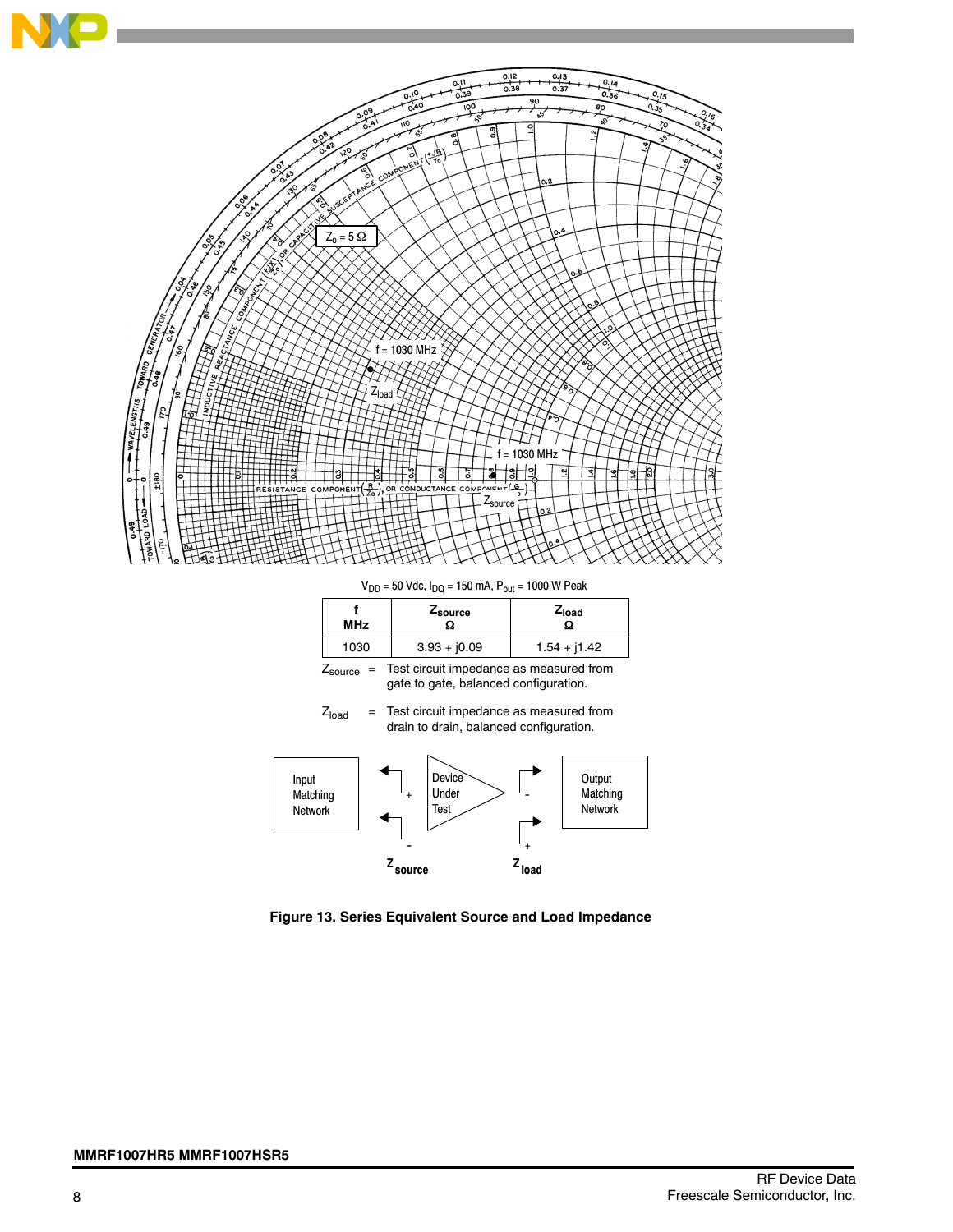![](_page_8_Figure_0.jpeg)

![](_page_8_Figure_1.jpeg)

**Figure 14. MMRF1007HR5(HSR5) Test Circuit Component Layout — 1090 MHz**

| Table 6. MMRF1007HR5(HSR5) Test Circuit Component Designations and Values — 1090 MHz |  |  |  |
|--------------------------------------------------------------------------------------|--|--|--|
|--------------------------------------------------------------------------------------|--|--|--|

| Part                                    | <b>Description</b>                   | <b>Manufacturer</b>  | <b>Part Number</b> |
|-----------------------------------------|--------------------------------------|----------------------|--------------------|
| Balun 1, 2                              | <b>Balun Anaren</b>                  | 3A412                | Anaren             |
| C <sub>1</sub> , C <sub>5</sub>         | 22 µF, 25 V Tantalum Capacitors      | TPSD226M025R0200     | AVX                |
| C <sub>2</sub> , C <sub>6</sub>         | 2.2 µF, 50 V 1825 Chip Capacitors    | C1825C225J5RAC-TU    | Kemet              |
| C <sub>3</sub> , C <sub>7</sub>         | 0.22 µF, 100 V Chip Capacitors       | C1210C224K1RAC-TU    | Kemet              |
| C4, C8, C17, C18, C19,<br>C20, C21, C25 | 36 pF Chip Capacitors                | ATC100B360JT500XT    | ATC                |
| C9                                      | 1.0 pF Chip Capacitor                | ATC100B1R0BT500XT    | ATC                |
| C12, C16                                | 0.8-8.0 pF Variable Capacitors       | 27291SL              | Johanson           |
| C10, C11, C13, C14, C15,<br>C29         | 5.1 pF Chip Capacitors               | ATC100B5R1CT500XT    | ATC                |
| C <sub>22</sub> , C <sub>26</sub>       | 0.022 µF, 100 V Chip Capacitors      | C1825C223K1GAC       | Kemet              |
| C23, C24, C27, C28                      | 470 µF, 63 V Electrolytic Capacitors | MCGPR63V477M13X26-RH | Multicomp          |
| L1, L2                                  | Inductors 3 Turn                     | GA3094-ALC           | Coilcraft          |
| R <sub>1</sub> , R <sub>2</sub>         | 1000 $\Omega$ , 1/4 W Chip Resistors | CRCW12061K00FKEA     | Vishay             |
| <b>PCB</b>                              | CuClad, 0.030", $\epsilon_r = 2.55$  | 250GX-0300-55-22     | Arlon              |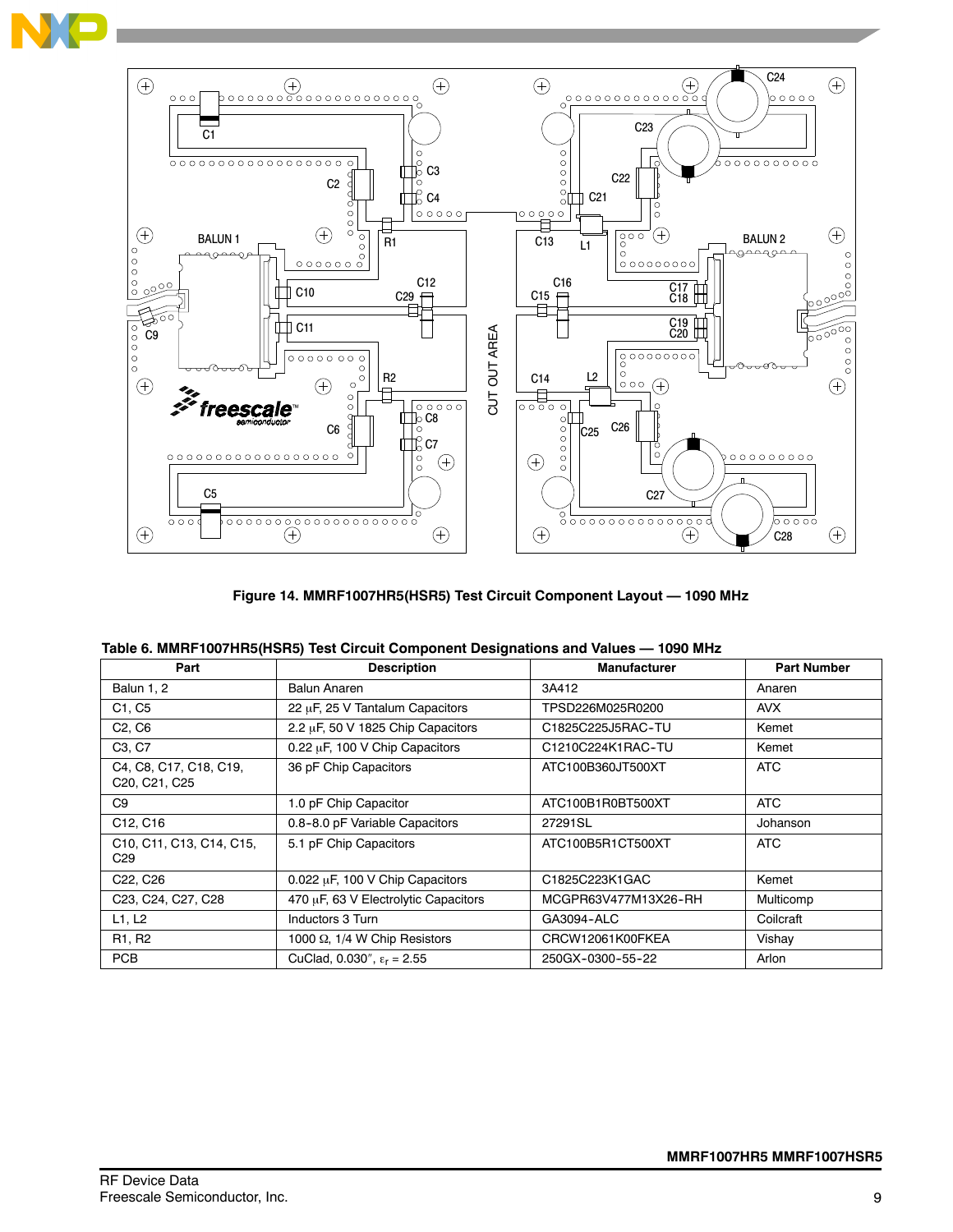![](_page_9_Picture_0.jpeg)

# **TYPICAL CHARACTERISTICS — 1090 MHZ**

![](_page_9_Figure_2.jpeg)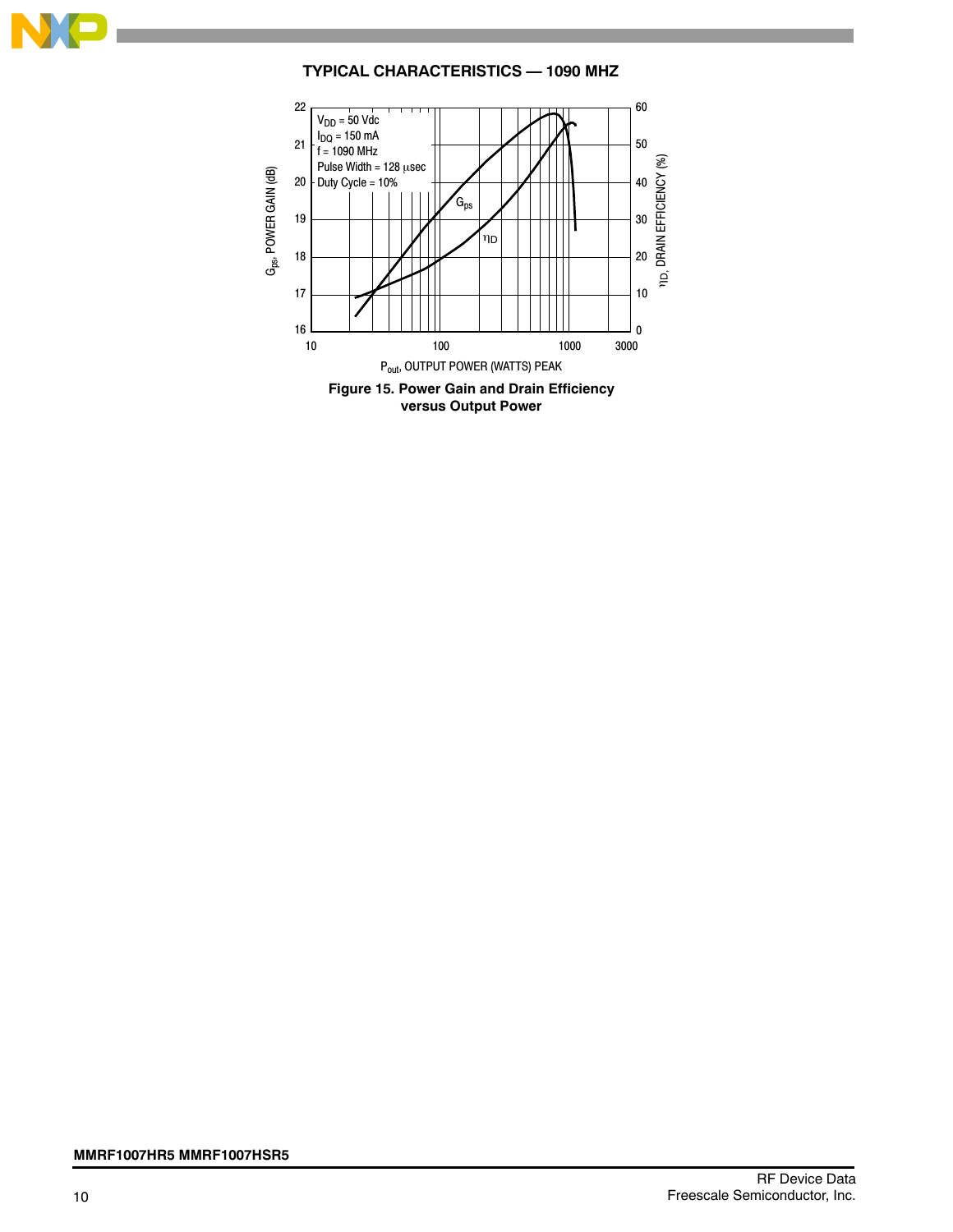![](_page_10_Figure_0.jpeg)

 $V_{DD}$  = 50 Vdc,  $I_{DQ}$  = 150 mA,  $P_{out}$  = 1000 W Peak

| <b>MHz</b> | Zsource       | $Z_{load}$<br>Ω |  |  |
|------------|---------------|-----------------|--|--|
| 1090       | $2.98 + 3.68$ | $1.51 + j2.02$  |  |  |

Zsource = Test circuit impedance as measured from gate to gate, balanced configuration.

 $Z<sub>load</sub>$  = Test circuit impedance as measured from drain to drain, balanced configuration.

![](_page_10_Figure_5.jpeg)

**Figure 16. Series Equivalent Source and Load Impedance — 1090 MHz**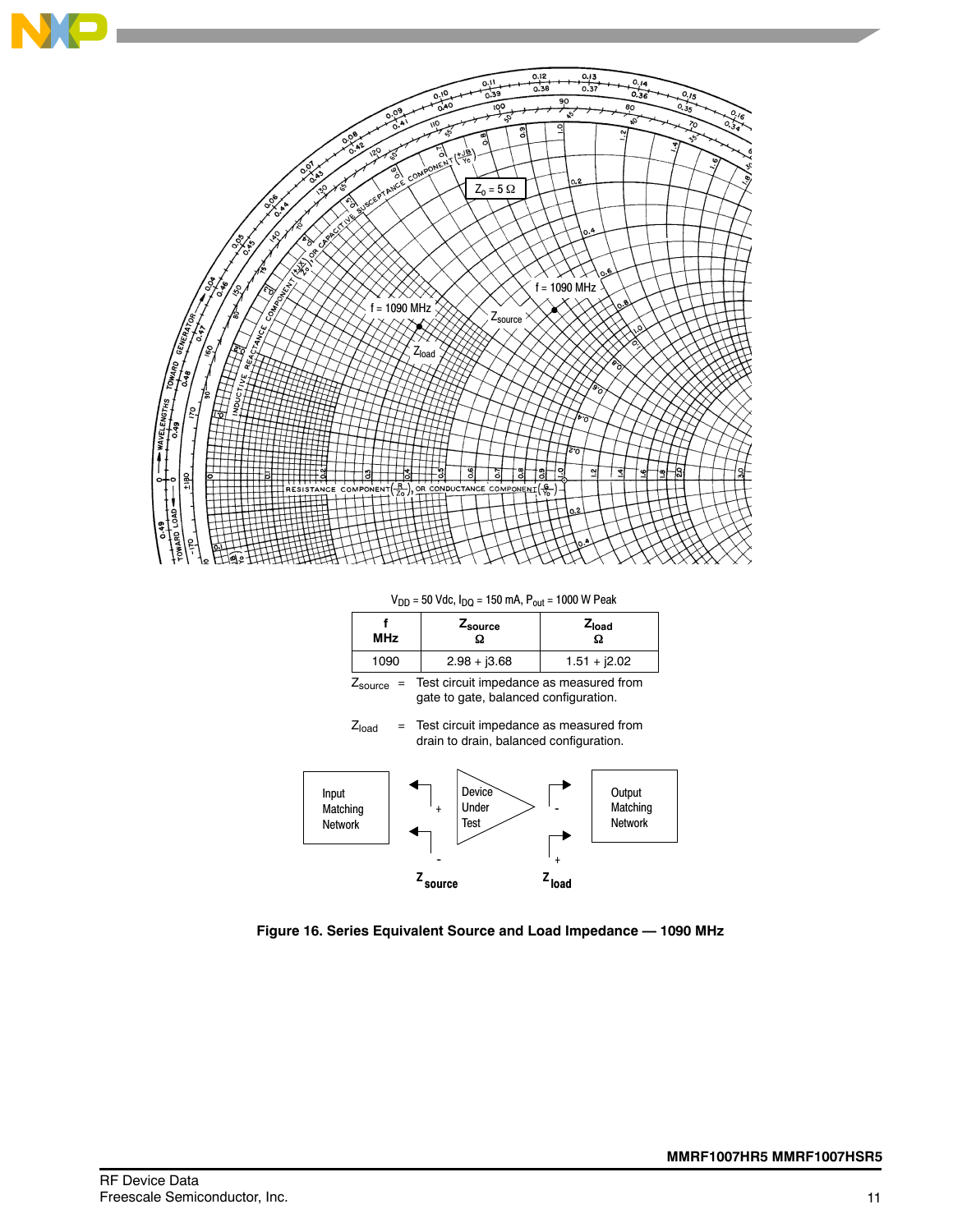![](_page_11_Picture_0.jpeg)

![](_page_11_Figure_1.jpeg)

| FREESCALE SEMICONDUCTOR, INC.<br>O<br>ALL RIGHTS RESERVED. | MECHANICAL OUTLINE |  | PRINT VERSION NOT TO SCALE |             |
|------------------------------------------------------------|--------------------|--|----------------------------|-------------|
| TITLE:                                                     |                    |  | DOCUMENT NO: 98ASB16977C   | RFV:        |
| $NI-1230-4H$                                               |                    |  | STANDARD: NON-JEDEC        |             |
|                                                            |                    |  |                            | 28 FEB 2013 |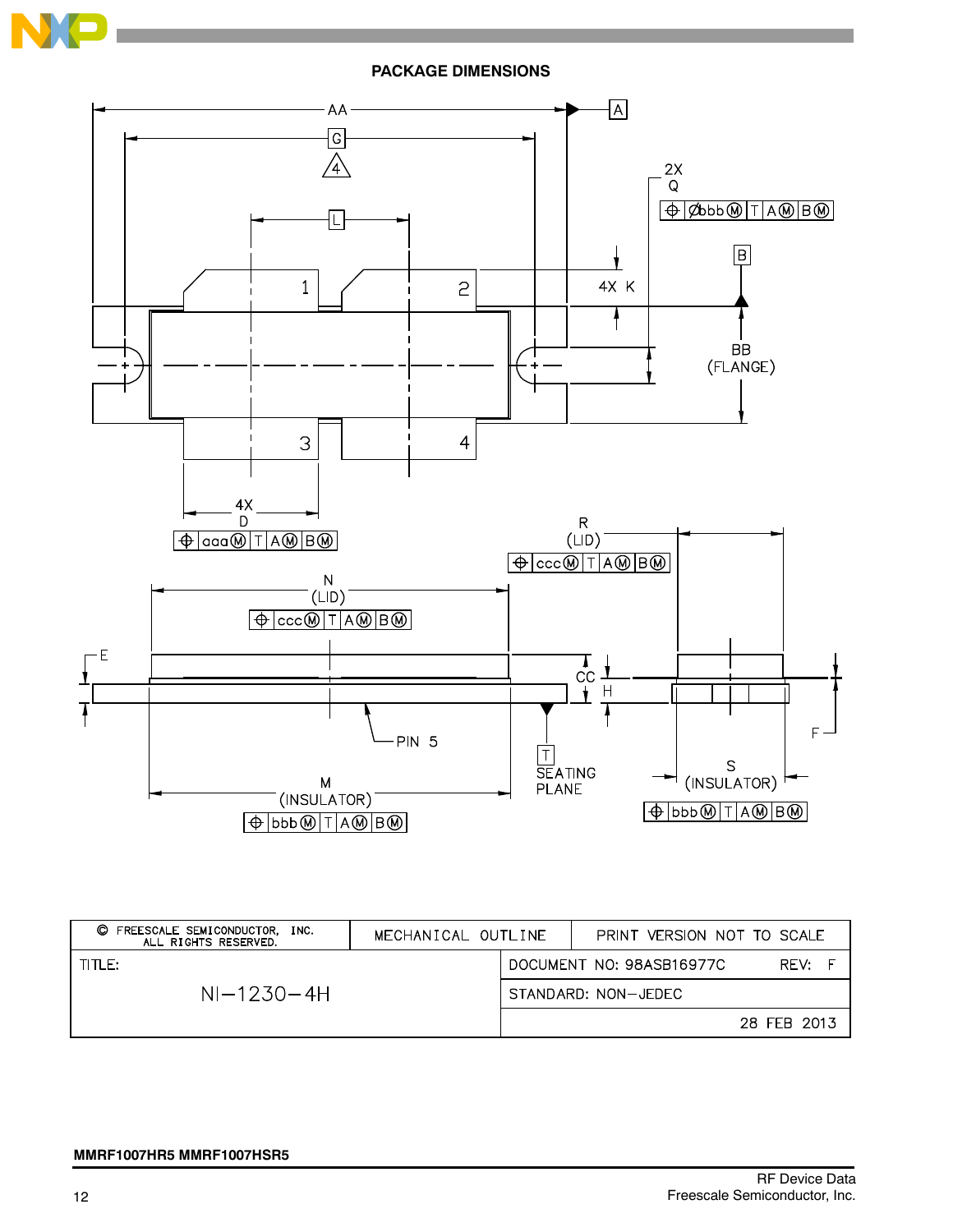![](_page_12_Picture_0.jpeg)

NOTES:

- 1. INTERPRET DIMENSIONS AND TOLERANCES PER ASME Y14.5M-1994.
- 2. CONTROLLING DIMENSION: INCH
- 3. DIMENSION H IS MEASURED . 030 INCH (0.762 MM) AWAY FROM PACKAGE BODY.

RECOMMENDED BOLT CENTER DIMENSION OF 1.52 INCH (38.61 MM) BASED ON<br>M3 SCREW.  $\sqrt{4}$ 

|                                                                                  | <b>INCH</b> |           | <b>MILLIMETER</b> |            |                            | <b>INCH</b>         |                          | <b>MILLIMETER</b> |           |
|----------------------------------------------------------------------------------|-------------|-----------|-------------------|------------|----------------------------|---------------------|--------------------------|-------------------|-----------|
| <b>DIM</b>                                                                       | <b>MIN</b>  | MAX       | <b>MIN</b>        | <b>MAX</b> | <b>DIM</b>                 | <b>MIN</b>          | MAX                      | <b>MIN</b>        | MAX       |
| AA                                                                               | 1.615       | 1.625     | 41.02             | 41.28      | N                          | 1.218               | 1.242                    | 30.94             | 31.55     |
| <b>BB</b>                                                                        | .395        | .405      | 10.03             | 10.29      | Q                          | .120                | .130                     | 3.05              | 3.30      |
| CC                                                                               | .170        | .190      | 4.32              | 4.83       | $\mathsf{R}$               | .355                | .365                     | 9.02              | 9.27      |
| D                                                                                | .455        | .465      | 11.56             | 11.81      | S.                         | .365                | .375                     | 9.27              | 9.53      |
| E                                                                                | .062        | .066      | 1.57              | 1.68       |                            |                     |                          |                   |           |
| F                                                                                | .004        | .007      | 0.10              | 0.18       |                            |                     |                          |                   |           |
| G                                                                                |             | 1.400 BSC |                   | 35.56 BSC  | aaa                        | 0.33<br>.013        |                          |                   |           |
| H                                                                                | .082        | .090      | 2.08              | 2.29       | bbb                        | 0.25<br>.010        |                          |                   |           |
| Κ                                                                                | .117        | .137      | 2.97              | 3.48       | <b>CCC</b>                 |                     | .020                     |                   | 0.51      |
| L                                                                                |             | .540 BSC  |                   | 13.72 BSC  |                            |                     |                          |                   |           |
| M                                                                                | 1.219       | 1.241     | 30.96             | 31.52      |                            |                     |                          |                   |           |
|                                                                                  |             |           |                   |            |                            |                     |                          |                   |           |
|                                                                                  |             |           |                   |            |                            |                     |                          |                   |           |
| C FREESCALE SEMICONDUCTOR,<br>INC.<br>MECHANICAL OUTLINE<br>ALL RIGHTS RESERVED. |             |           |                   |            | PRINT VERSION NOT TO SCALE |                     |                          |                   |           |
| TITLE:                                                                           |             |           |                   |            |                            |                     | DOCUMENT NO: 98ASB16977C |                   | F<br>REV: |
| $NI-1230-4H$                                                                     |             |           |                   |            |                            | STANDARD: NON-JEDEC |                          |                   |           |
|                                                                                  |             |           |                   |            |                            |                     |                          | 28 FEB 2013       |           |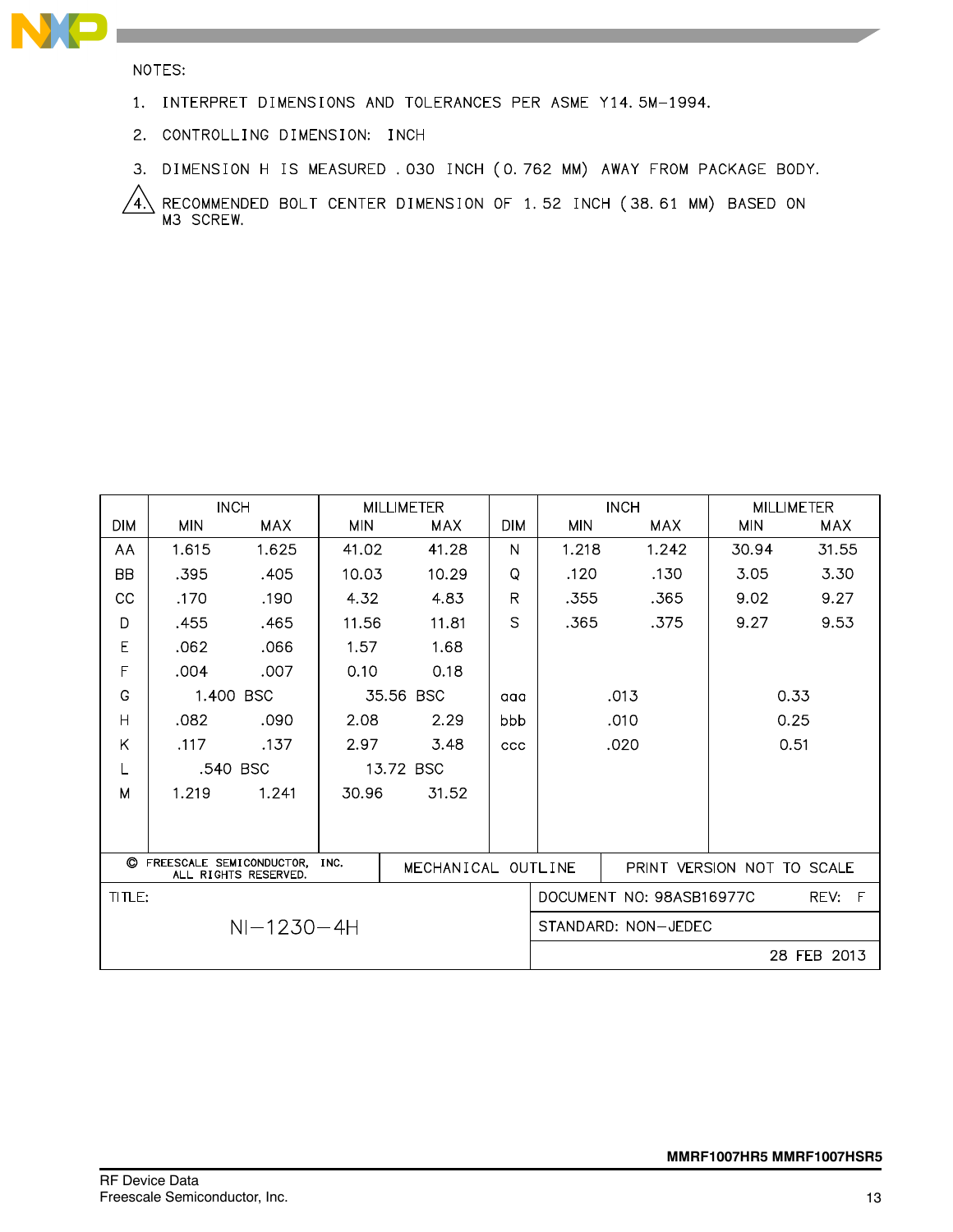![](_page_13_Picture_0.jpeg)

![](_page_13_Figure_1.jpeg)

| FREESCALE SEMICONDUCTOR,<br>O<br>INC.<br>ALL RIGHTS RESERVED. | MECHANICAL OUTLINE |                                    | PRINT VERSION NOT TO SCALE |  |  |
|---------------------------------------------------------------|--------------------|------------------------------------|----------------------------|--|--|
| TITLE:                                                        |                    | DOCUMENT NO: 98ARB18247C<br>RFV: G |                            |  |  |
| $NI-1230-4S$                                                  |                    | STANDARD: NON-JEDEC                |                            |  |  |
|                                                               |                    |                                    | 01 MAR 2013                |  |  |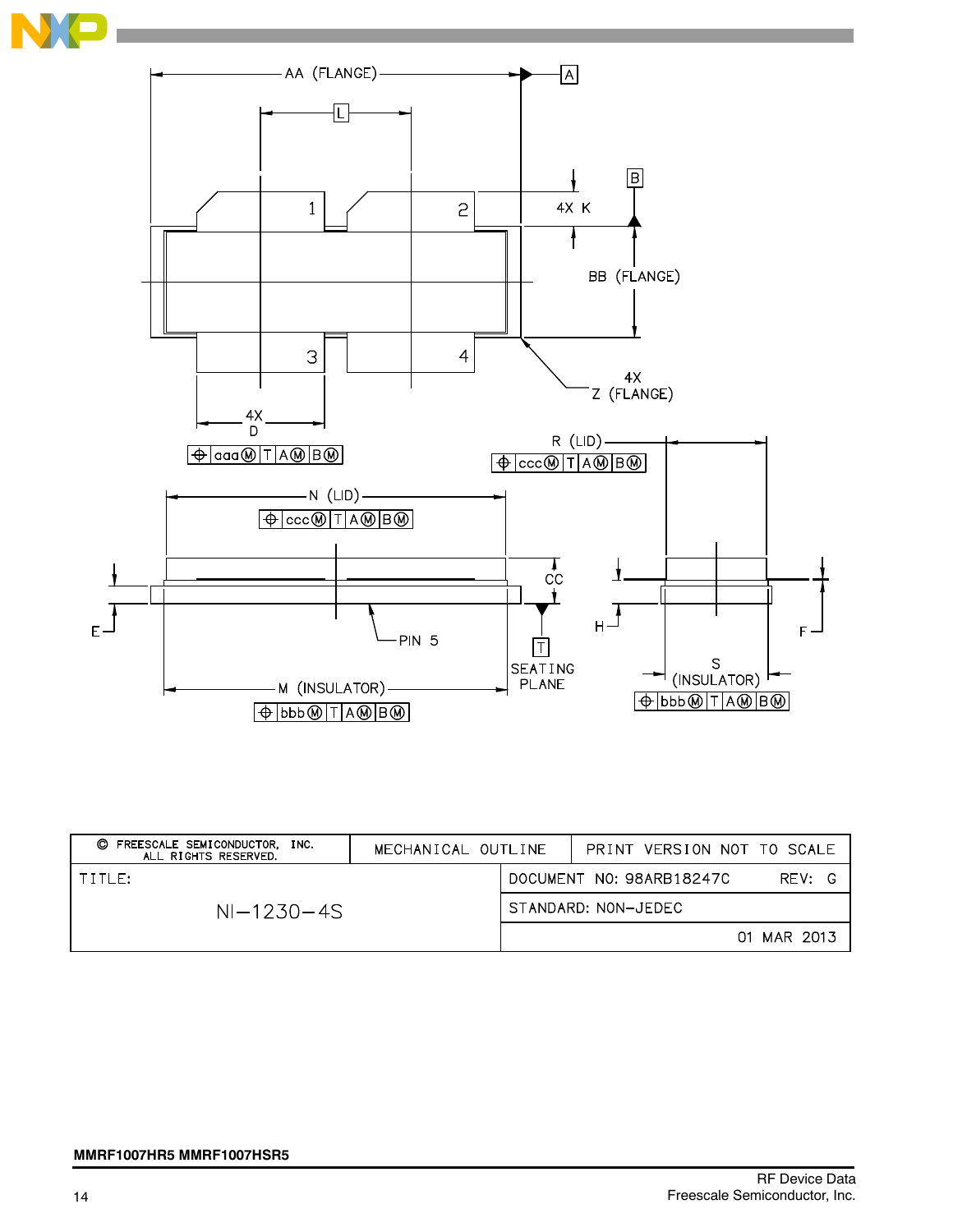![](_page_14_Picture_0.jpeg)

NOTES:

- 1. INTERPRET DIMENSIONS AND TOLERANCES PER ASME Y14.5M-1994.
- 2. CONTROLLING DIMENSION: INCH
- 3. DIMENSION H IS MEASURED .030 INCH (0.762 MM) AWAY FROM PACKAGE BODY

| <b>DIM</b>                                                                       | <b>INCHES</b><br><b>MIN</b><br><b>MAX</b> |       | <b>MILLIMETERS</b><br><b>MIN</b><br><b>MAX</b> |       | <b>DIM</b>                 | <b>MIN</b>                            | <b>INCHES</b><br><b>MAX</b> | <b>MILLIMETERS</b><br><b>MIN</b><br><b>MAX</b> |          |
|----------------------------------------------------------------------------------|-------------------------------------------|-------|------------------------------------------------|-------|----------------------------|---------------------------------------|-----------------------------|------------------------------------------------|----------|
| AA                                                                               | 1.265                                     | 1.275 | 32.13                                          | 32.39 | R.                         | .355                                  | .365                        | 9.02                                           | 9.27     |
| BB                                                                               | .395                                      | .405  | 10.03                                          | 10.29 | S                          | .365                                  | .375                        | 9.27                                           | 9.53     |
| CC                                                                               | .170                                      | .190  | 4.32                                           | 4.83  | Z                          | R.000                                 | R.040                       | R0.00                                          | R1.02    |
| D                                                                                | .455                                      | .465  | 11.56                                          | 11.81 |                            |                                       |                             |                                                |          |
| E                                                                                | .062                                      | .066  | 1.57                                           | 1.68  | aaa                        |                                       | .013                        |                                                | 0.33     |
| F                                                                                | .004                                      | .007  | 0.10                                           | 0.18  | bbb                        |                                       | .010                        |                                                | 0.25     |
| H                                                                                | .082                                      | .090  | 2.08                                           | 2.29  | ccc                        | .020                                  |                             | 0.51                                           |          |
| Κ                                                                                | .117                                      | .137  | 2.97                                           | 3.48  |                            |                                       |                             |                                                |          |
| L                                                                                | .540 BSC                                  |       | 13.72 BSC                                      |       |                            |                                       |                             |                                                |          |
| M                                                                                | 1.219                                     | 1.241 | 30.96                                          | 31.52 |                            |                                       |                             |                                                |          |
| N                                                                                | 1.218                                     | 1.242 | 30.94                                          | 31.55 |                            |                                       |                             |                                                |          |
|                                                                                  |                                           |       |                                                |       |                            |                                       |                             |                                                |          |
|                                                                                  |                                           |       |                                                |       |                            |                                       |                             |                                                |          |
| C FREESCALE SEMICONDUCTOR,<br>INC.<br>MECHANICAL OUTLINE<br>ALL RIGHTS RESERVED. |                                           |       |                                                |       | PRINT VERSION NOT TO SCALE |                                       |                             |                                                |          |
| TITLE:                                                                           |                                           |       |                                                |       |                            | DOCUMENT NO: 98ARB18247C<br>REV:<br>G |                             |                                                |          |
| $NI-1230-4S$                                                                     |                                           |       |                                                |       |                            | STANDARD: NON-JEDEC                   |                             |                                                |          |
|                                                                                  |                                           |       |                                                |       |                            |                                       |                             | 01                                             | MAR 2013 |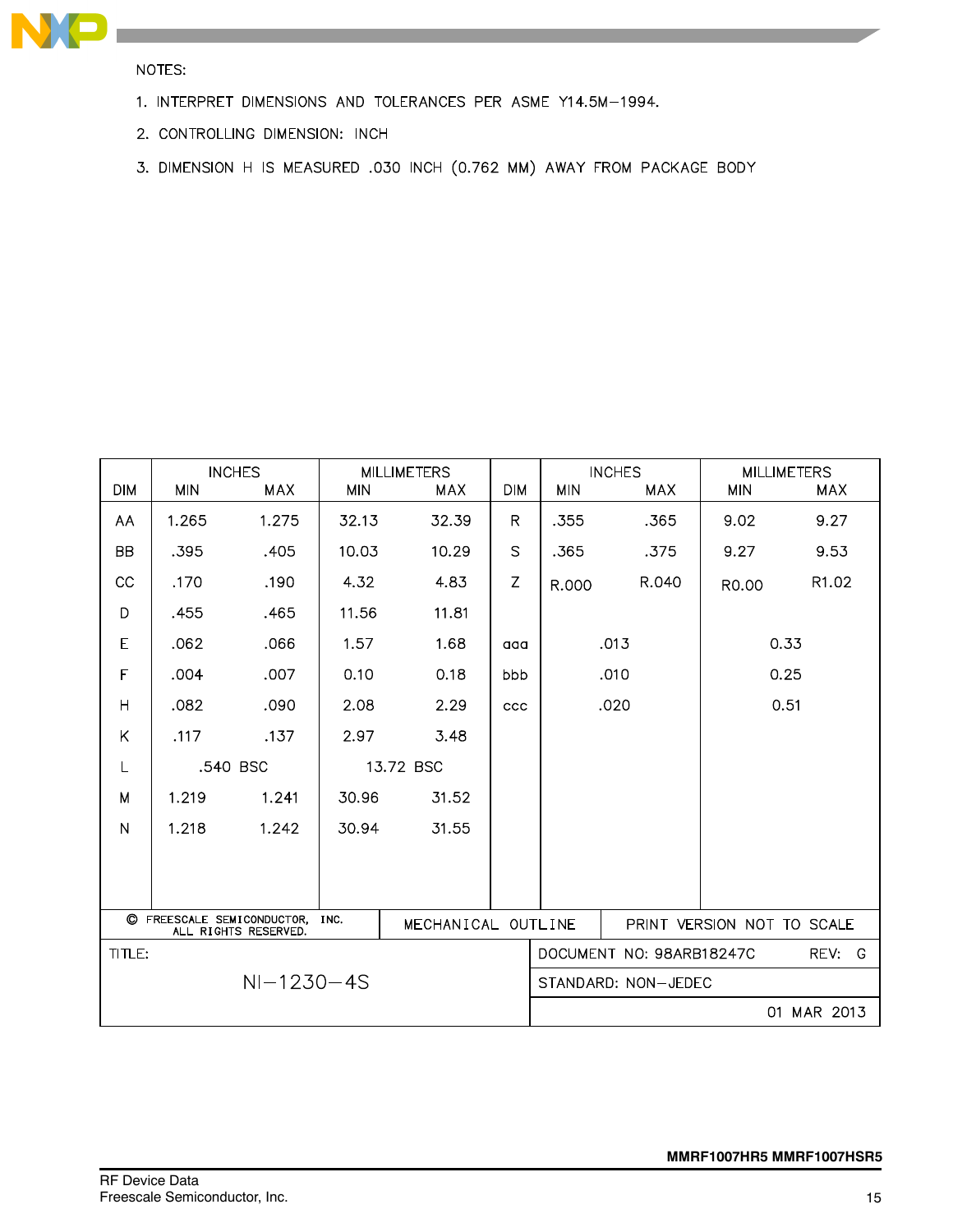![](_page_15_Picture_0.jpeg)

### **PRODUCT DOCUMENTATION**

Refer to the following documents to aid your design process.

**Application Notes**

AN1955: Thermal Measurement Methodology of RF Power Amplifiers

**Engineering Bulletins**

EB212: Using Data Sheet Impedances for RF LDMOS Devices

# **REVISION HISTORY**

The following table summarizes revisions to this document.

| Revision | Date      | Description                   |
|----------|-----------|-------------------------------|
|          | Dec. 2013 | Initial Release of Data Sheet |